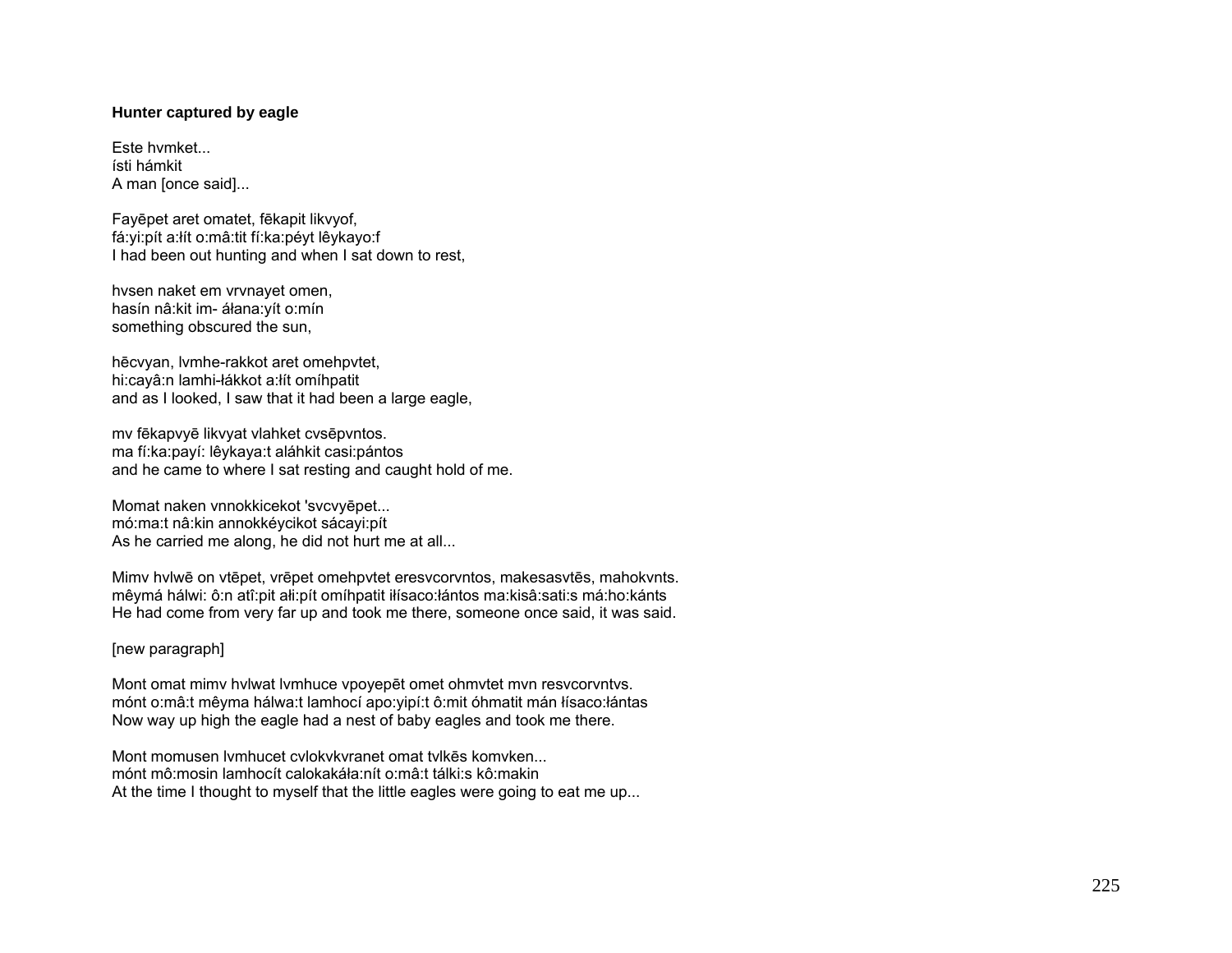Rehcvwihket mv lvmhe-rakko sumkēpet ohmat, nokosen elēcēt resvlakvntvs. łihcawéyhkit ma lamhi-łákko somkî:pit óhma:t nokósin ilí:ci:t łísala:kántas The eagle left me there and disappeared, and returned with a bear it had killed.

Momusen mv nokose tat torofehpit, hotopehpit hompēpit, mô:mosin ma nokósi-ta:t tołofíhpeyt hotopíhpeyt hómpi:péyt Right away I skinned the bear, roasted it, and ate it,

momet lvmhucvlkeu hompaken hompeyvntos. mo:mít lamhocâlkió hómpa:kín hompiyántos and the little eagles ate, too, and we all ate.

## [new paragraph]

Momet mv lvmhucvlkeu etohkvlkēt vpoket omen, mo:mít ma lamhocâlkió itohkálki:t apô:kit o:mín So it was that we all lived together, the little eagles and I,

mv lvmhe tat naken komat, mvo eco tis elēcet resvlaken, ma lámhi-ta:t nâ:kin kô:ma:t maó icó-teys ili:cít łísala:kín and the eagle would go out and bring back whatever it wanted, sometimes a deer it had killed,

mvo hotopēpit, hompēpit likit omvyētvnkan... maó hotópi:péyt hómpi:péyt lêykeyt o:mayi:tánka:n and I would roast these, too, and eat while living there...

Mv lvmhuce vculvkēpat fulletv yekcicē fullē haket omen, ma lamhocí acolaki:pâ:t follitá yikcéyci: follí: hâ:kit o:mín The little eagles were getting older and going about getting stronger,

momusen mv lvmhucvlke 'sahkopvnēpit yvmvsakusē hayēpit omit... mô:mosin ma lamhocâlki sahkopáni:péyt yamasă:<sup>n</sup>kosi: ha:yî:peyt o:méyt and I began to play with the little eagles and made them very tame...

Momēcarēs komit omit, mv lvmhucvlke ohlikēpit estomusat esarit rasfulotkvyē haket omet... momi:cá:łi:s kô:meyt o:méyt ma lamhocâlki ohléyki:péyt istô:mosa:t isa:łéyt łá:sfolo:tkayí: hâ:kit o:mít And as I had plans, I would get on the little eagles and go out a short distance, turn around, and come back...

Mucvt on omat vyeparēs, komit omit, mocát ó:n o:mâ:t ayípá:łi:s kô:meyt o:méyt This time I'm going to leave, I thought,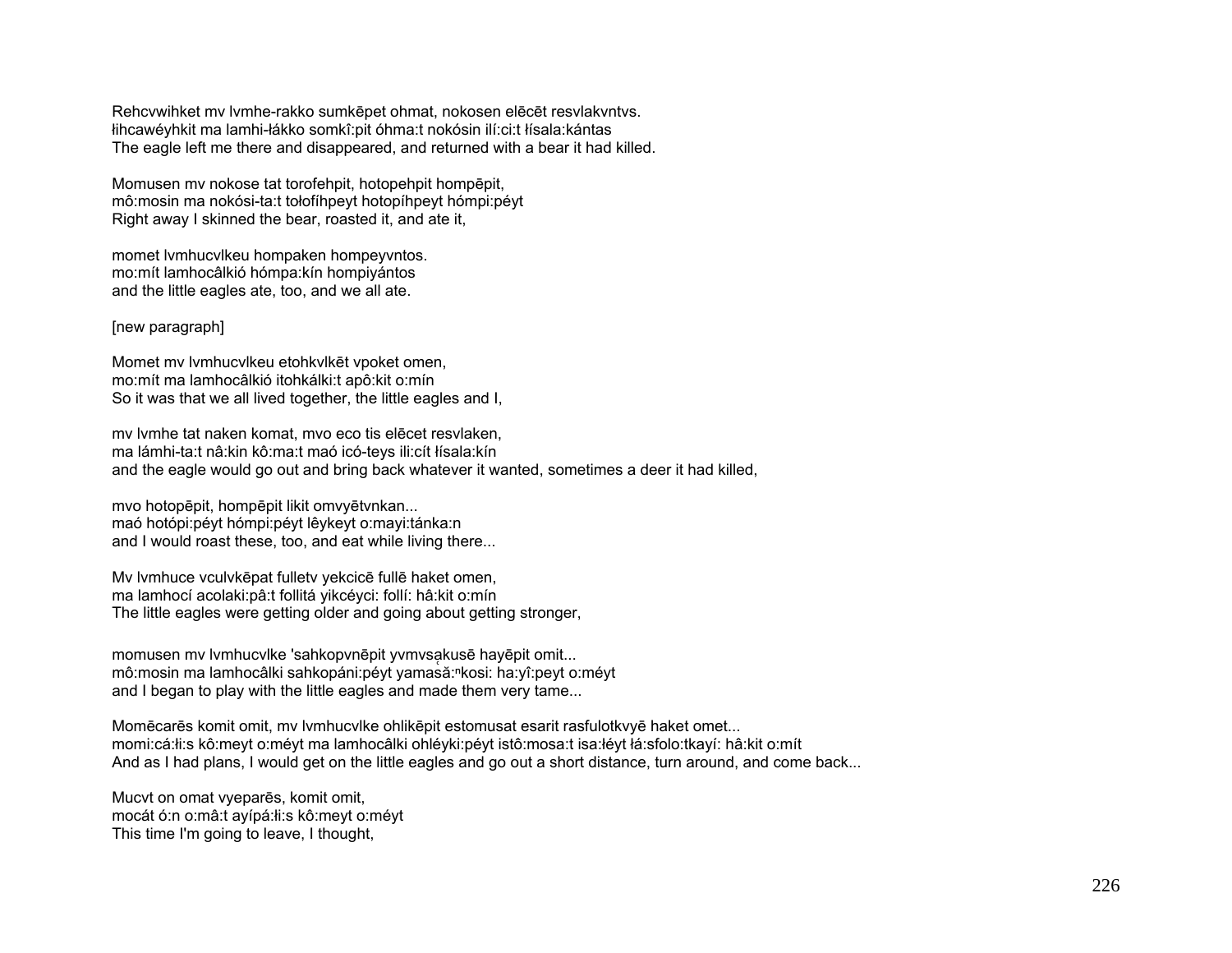estomēt omē tayat vkerrickv vm etetaket omat... istó:mi:t omí: tâ:ya:t akiłłéycka am- ítita:kít o:mâ:t so I made my plans on how to do it...

My lymhe vculat fayety ayat yafkē-viken rylaket ont omen... ma lámhi acóla:t fa:yitá â:ya:t ya:fkí:-ăl<sup>n</sup>kin łála:kít ônt o:mín The old eagle would go hunting and return in the evening every day...

Mvn momusen lvmhe tat fayvranat vyehpen - mán mô:mosin lámhi-ta:t fá:yała:nâ:t ayíhpin So the eagle went to hunt --

momusen lvmhuce tat vculvkētt, momusen rakrvkē hērē haket omet, mô:mosin lamhocí-ta:t acolakî:tt mô:mosin łakłakí: hĭ:ⁿłi: hâ:kit o:mít the little eagles had gotten older and had grown pretty big

fulletvo naket 'sem estonko hakvkēt omekv - follitaó nâ:kit 'sim- istónko: ha:kakí:t ô:mika and traveling was no problem for them --

momusen ohlikit 'sayvyat hopvyē tis resfulotkit resvlakvyē haket omētvnket... mô:mosin ohlêykeyt sa:yayâ:t hopáyi:-teys łísfolo:tkéyt łísala:kayí: hâ:kit o:mí:tankít so I would get on [an eagle] and ride far out and return...

Hvtvm 'sayvyat mvn momēcvyēt omen mvn eskerricvyēt omet omet omētvnket,[11] hatâm sâ:yaya:t mán momi:cayí:t ô:min mán iskiłłeycayi:t o:mít o:mít o:mí:tankít Again I took [a baby] eagle, the same as I usually did,

momusen Matan cvmomēcvranet omēs, kont omētok, mô:mosin ma:tá:n camomí:cała:nít o:mí:s kônt o:mí:to:k and the eagle, thinking this was the same as usual, took me,

tan 'svcayet omen, momusen 'svcayet omen momusen 'sayit omvyisat 'svcvhopvyēcē haken... tă:<sup>n</sup>n sáca:yít o:mín mô:mosin sáca:yít o:mín mô:mosin sa:yéyt o:mayêysa:t 'sacahopayí:ci: ha:kín but he kept going and I let him keep going until we were quite a way off...

Momusen ekvn ennvfiken mahyomecihcin omētok, mô:mosin ikán innafêykin mahyomicéyhceyn o:mí:to:k Then I hit him on the head and made him dizzy,